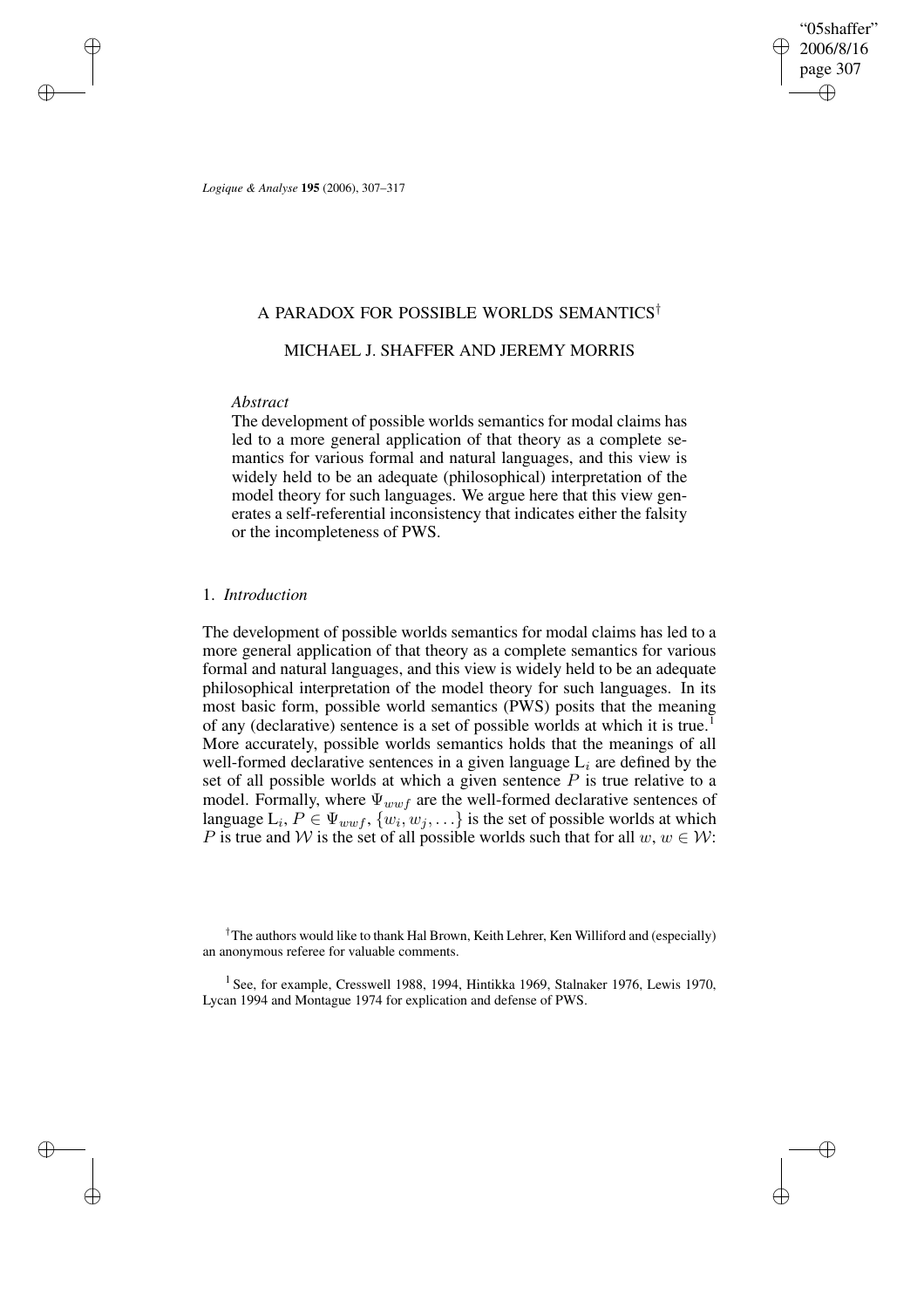### "05shaffer" 2006/8/16 page 308 ✐ ✐

✐

✐

#### 308 MICHAEL J. SHAFFER AND JEREMY MORRIS

(PWS) The meaning, |P|, of any P of any  $L_i = \{w_i, w_j, ...\}$ .<sup>2</sup>

We argue here that this generates a self-referential inconsistency that indicates the falsity or the incompleteness of PWS.

### 2. *The Paradox*

The paradox of PWS is generated as follows. PWS is itself a declarative sentence expressible in, say, English. If PWS is true, then the meaning of 'PWS' is the set of possible worlds at which it is true. Also, as a matter of logic, PWS must either be contingently true or necessarily true. If PWS is necessarily true, then according to the standard interpretation of necessity in terms of possible worlds (i.e., according to PWS), PWS is true at all possible worlds. Formally, where  $w \in W$ , P is necessarily true iff  $(\forall w)(w \models P)$ . If PWS is contingently true, then, in terms of the standard interpretation of contingency, PWS is false at at least one possible world and true at at least one possible world. Formally, where  $w_i$  and  $w_j \in \mathcal{W}$ , P is contingently true iff  $(\exists w_i)(w_i \in P)$  &  $(\exists w_j) \neg (w_j \in P)$ . If PWS is meaningful in terms of PWS and necessarily true, then ¬PWS must, as a matter of logic, be logically impossible. However, ¬PWS is not logically impossible. Therefore, if PWS is meaningful in terms of PWS, then it must not be necessarily true. So, if PWS is true, it must be contingently true. However, if PWS is meaningful in terms of PWS and contingently true, then, by the standard possible worlds analysis of contingency, PWS is false at one or more worlds. If, however, PWS is false at one or more worlds, then PWS is *false* as the meanings of sentences of a given language at those worlds are not the sets of possible worlds at which they are true. Therefore, possible world semantics must either be incomplete in the sense that it does not apply self-referentially or it is simply false.<sup>3</sup>

Having sketched out this problem above and in order to be more precise, we offer the following formal, but simple, rendering of the paradox:

 $2$  We assume that the relevantly important quantifiers in this expression are intended to range over all possible worlds.

<sup>3</sup> Our criticism in this respect is related to worries raised about Rosen 1990 in Rosen 1993.

✐

✐

✐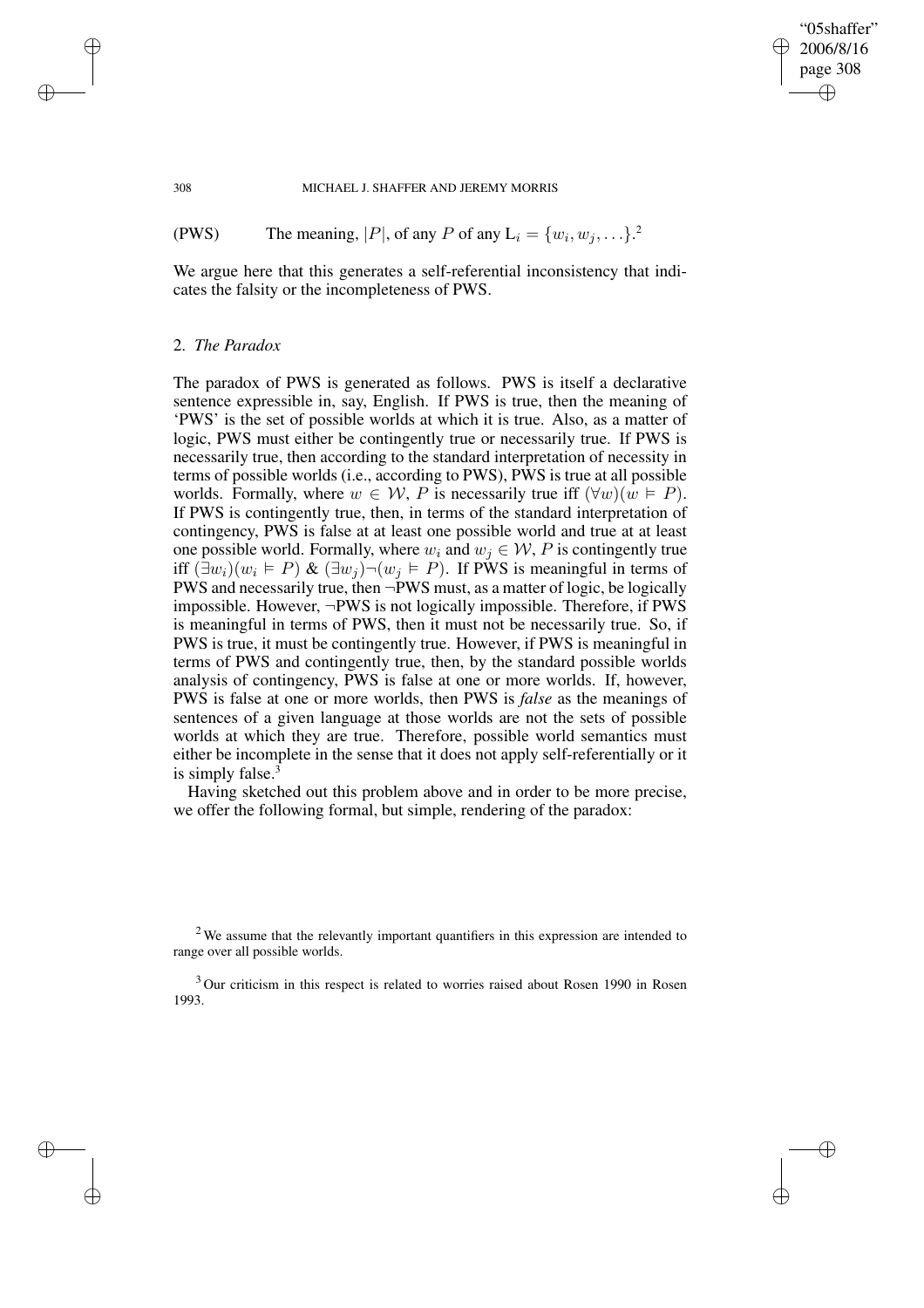| P <sub>1</sub>        | <b>PWS</b>                                      | Assumption                      |
|-----------------------|-------------------------------------------------|---------------------------------|
| P <sub>2</sub> .      | $\square$ PWS $\vee \neg \square$ PWS           | <b>Modal Tautology</b>          |
| P3.                   | $\square PWS \supset \neg \Diamond \neg PWS$    | Modal Equivalence               |
| P4.                   | $\neg \Box PWS \supset \Diamond \neg PWS$       | Modal Equivalence               |
| <b>P5.</b>            | $\Diamond \neg PWS \lor \neg \Diamond \neg PWS$ | Dilemma                         |
| P6.                   | $\Diamond \neg PWS \supset \neg PWS$            | Premise                         |
| P7.                   | $\Diamond \neg PWS$                             | Premise                         |
| $\therefore \neg PWS$ |                                                 | Propositional Logic $[P6-P7]^4$ |

Of course, the defense of the claim that PWS is paradoxically self-defeating then depends on our establishing both P6 and P7 and establishing that they are true is what we aim to do in what follows. If it turns out that these two premises are defensible, then it looks as if PWS must be false or incomplete. If it is false or incomplete, we suggest that it should be rejected. In spite of this result, however, we will not advocate a specific replacement for PWS here.

## 3. *Why PWS is not Necessarily True*

✐

✐

✐

✐

The first obvious avenue of attack open to those who might wish to reject our criticism of PWS is to challenge P7 and to, thereby, simply assert that PWS really is necessarily true. This would allow the defenders of PWS to claim that PWS is not self-defeating and that it is true in all possible worlds. In other words, that  $(\forall w)(w \models PWS)$  is true. We claim that this is false and that the contingency of PWS can easily be seen by reference to those semantic theories that are competitors with respect to PWS.<sup>5</sup>

 $4$  Of course, it should be apparent that our real argument only requires P6 and P7. However, P1–P5 are included for the purpose of clarity.

<sup>5</sup> An anonymous referee noted that we are correct with respect to this point and (very helpfully) added that PWS is typically understood to be "true only if it accords with the way in which speakers understand synonymy, truth, entailment and so on." We, of course, agree, but Keith Lehrer has also suggested to us that PWS must be contingent on the basis of the following argument. That there are consistent alternatives to PWS can be observed from the fact that perfectly consistent semantic theories differ over the truth-values assigned to certain statements. For instance the statement, 'all true sentences are true' may be true according to one theory and ill-formed according to another. For some semantic theories entail that such statements are ill-formed, since they predicate truth of themselves or at their own semantic level. Other no less consistent theories allow the predication of truth in 'all true statements are true' so that the statement turns out true. Since neither alternative is inconsistent, there is at least one consistent alternative to PWS. For a complete PWS must come down one way or another with respect to such statements and, whatever way that is, the above considerations show that there will be a consistent alternative. Lehrer makes an essentially similar point to this in his 2000 (see pg. 28) and a related point is made in McGee 1990.

"05shaffer" 2006/8/16 page 309

✐

✐

✐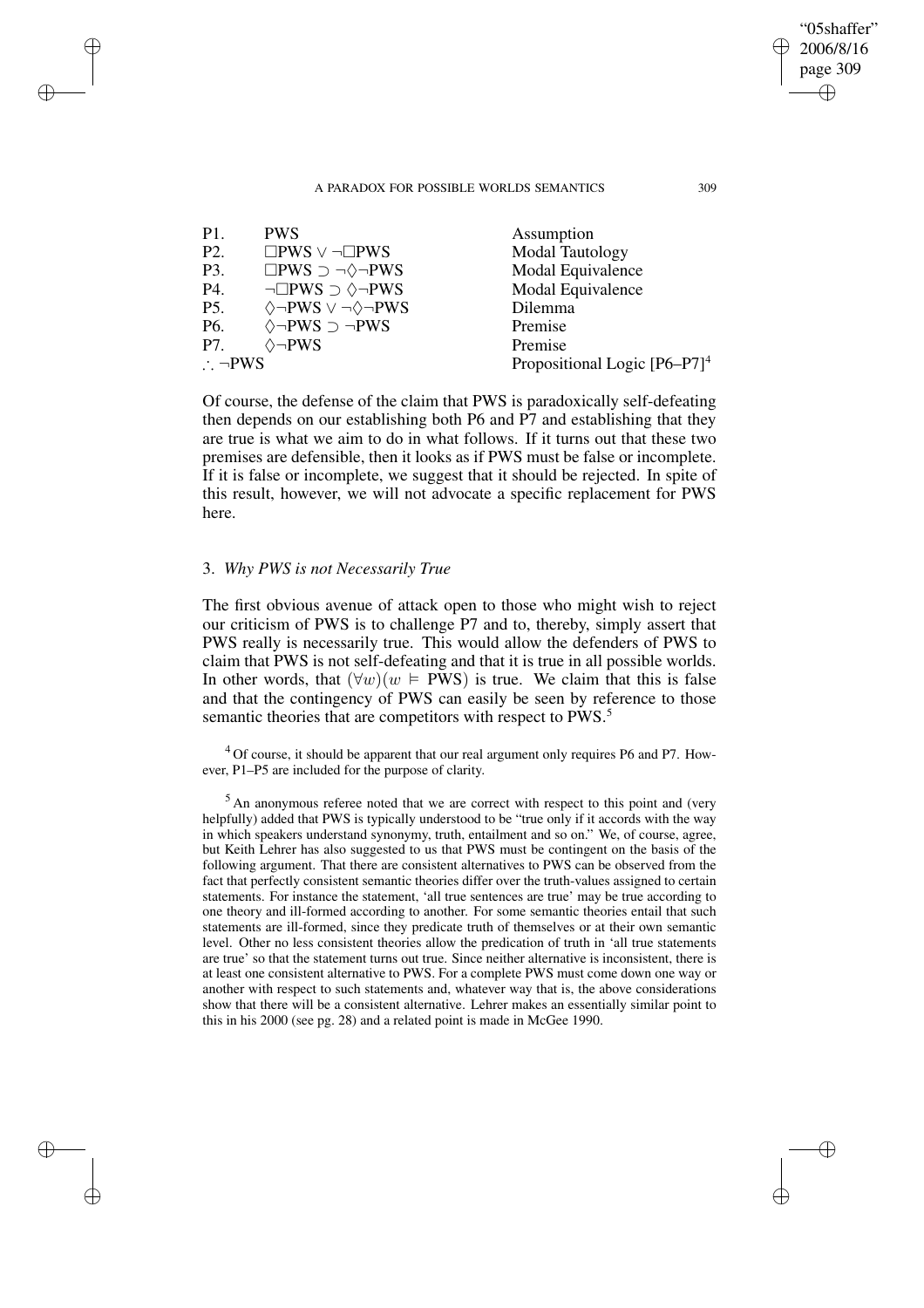310 MICHAEL J. SHAFFER AND JEREMY MORRIS

"05shaffer" 2006/8/16 page 310

✐

✐

✐

✐

There are a number of viable semantic theories with which PWS competes and they include, but are not limited to, the theories (or versions of theories) that assert that  $(1)$  meanings are analytic roles in conceptual systems<sup>6</sup>; or that (2) meanings are atomic mental representations<sup>7</sup>; or that (3) meanings are social conventions<sup>8</sup>; or that  $(4)$  meanings are propositions<sup>9</sup>; or that  $(5)$  meanings are truth conditions.<sup>10</sup> The problem for defenders of PWS who wish to avoid the paradox presented here is that in defending the claim that PWS *is* a necessary truth they are logically committed to the view that all those semantic theories with which PWS competes must be contradictory, i.e. logically impossible. But consider alternative (1), that of conceptual role semantics (CRS). In its linguistic form this semantic theory asserts that the meaning of a sentence is to be identified with the role that a sentence plays in the language to which it belongs. Where ' $R(x, y)$ ' is understood as the role that a sentence  $x$  plays in a language  $y$  CRS can then be understood as follows:

(CRS) The meaning, |P|, of any P of any  $L_i = R(P, L_i)$ .

CRS then appears to be a perfectly coherent and easily formulated theory about the nature of meaning, whatever one's opinions about its correctness. In any case, given CRS the following argument can then be generated:

| Q1.                        | $\square PWS \supset (\forall w)(w \vDash PWS)$              | <b>Modal Definition</b>      |
|----------------------------|--------------------------------------------------------------|------------------------------|
| Q <sub>2</sub> .           | $(\forall w)(w \in PWS) \supset \neg (\exists w)(w \in CRS)$ | <b>Modal Semantics Truth</b> |
| Q3.                        | $\neg(\exists w)(w \in \text{CRS}) \supset \Box \neg CRS$    | <b>Modal Definition</b>      |
| Q4.                        | $\neg \Box \neg CRS$                                         | Premise                      |
| Q5.                        | $(\exists w)(w \in \text{CRS})$                              | Modus Tollens [Q3, Q4]       |
| Q6.                        | $\neg(\forall w)(w \vDash PWS)$                              | Modus Tollens [Q2, Q5]       |
| $\therefore \neg \Box PWS$ |                                                              | Modus Tollens [Q1, Q6]       |

Of course, this argument can be easily generalized for other cases of semantic theories with which PWS competes, and so what we have to say with respect to CRS will apply to a number of semantic theories that are incompatible with PWS. What is most pertinent here is that it is obvious that many

6 See Harman 1982.

<sup>7</sup> See Fodor 1998 and Jackendoff 1983.

<sup>8</sup> See Lewis 1969 and Skyrms 1996.

<sup>9</sup> See Schiffer 2003.

 $10$  Davidson 1967.

✐

✐

✐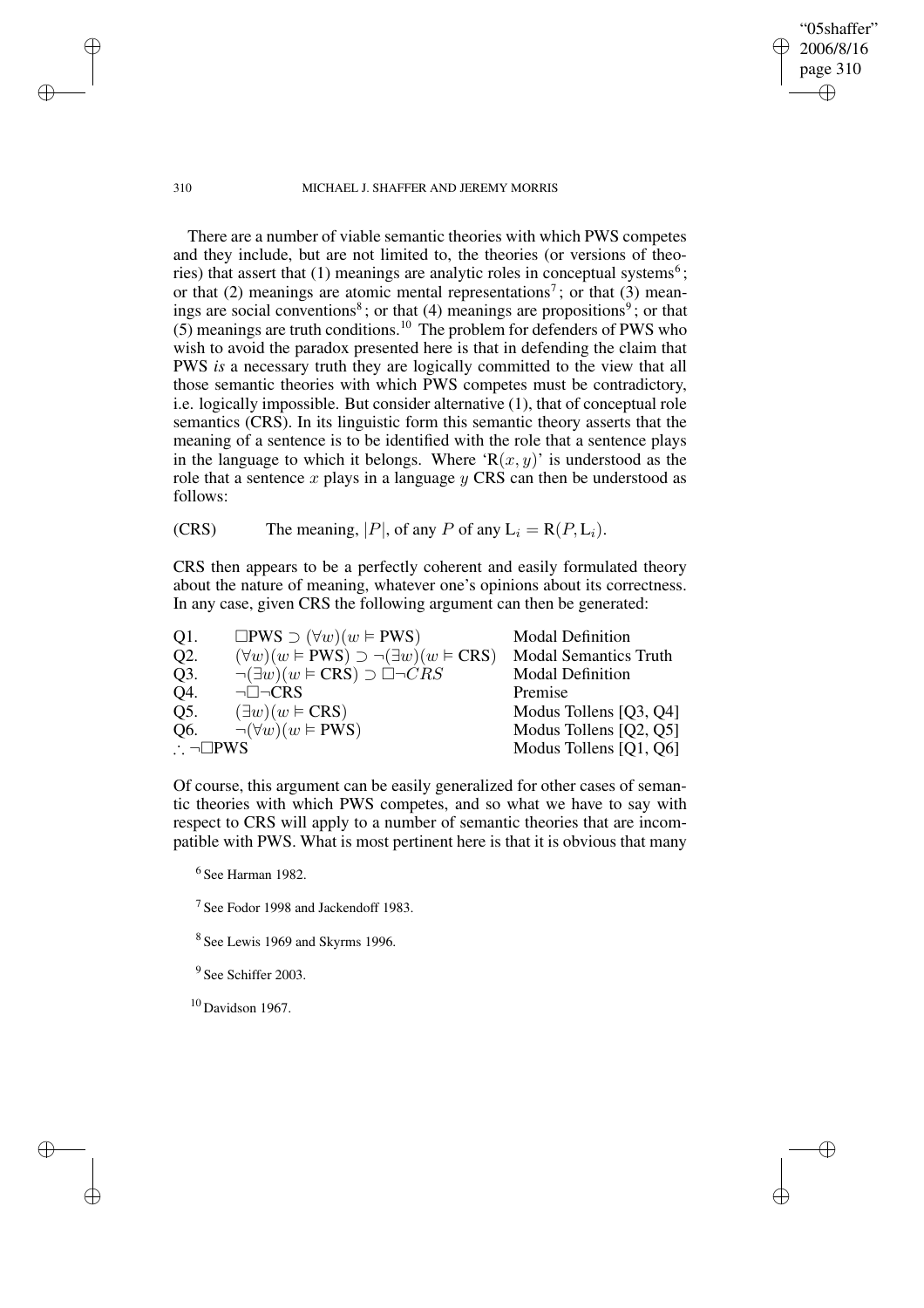✐

✐

✐

✐

semantic theories with which PWS competes are not contradictory. It is true that CRS might, for example, be false, but it is not *logically false* or it is at very least not obviously logically false. Such theories just do not seem to be logically impossible, and if the defenders of PWS who wish to avoid the paradox raised here were still to claim that they must be, then they would be obligated to show explicitly how they are contradictory. They have neither done this, nor is it plausible to suppose that, for example, CRS could be shown to be contradictory. It seems that one can easily and consistently understand a possible world at which CRS is true and one can also consistently imagine a world at which it is false, and one can do this for many other semantic theories in addition to those noted above. So the burden of proof lies with the defender of PWS when it comes to the issues of the necessity of PWS and of the impossibility of its competitors. Absent some compelling argument to the effect that all competing semantic theories are contradictory and that it is not possible to imagine a possible world where PWS is false, PWS *cannot* reasonably then be taken to be a necessary truth, if necessary truth is understood in terms of standard possible worlds semantics.<sup>11</sup>

## 4. *PWS and the Object-language/Meta-language Distinction*

A perhaps more promising way to attack the paradox of PWS would be to deny P6 on the basis of the object-language/meta-language distinction and thus argue that the contingency of PWS does not result in self-refutation. Things are a bit complicated in this case, but this approach also ultimately results in an inevitable failure to avoid the paradox. First, let us look at bit more closely at P6. P6 asserts that if it is possible that PWS is false, then PWS is false. P6 is true because the relevant quantifiers in PWS are interpreted as unrestricted. As a result, regardless of whatever language PWS is stated in, the meaning of PWS must be the set of possible worlds at which it is true. However, if PWS is contingent, then there are worlds at which it is false, i.e., there are worlds where the meanings of sentences are *not* defined by the set of possible worlds where they are true. Thus, given its contingency, PWS cannot define all the meanings within any given language on pain of contradiction, i.e., the theory expressed by PWS is either inconsistent or incomplete. Either way, PWS is false as stated.

Avoiding the paradox by appeal to the object-language/meta-language distinction might predictably begin as follows. Either PWS is a sentence of the very language it is intended to apply to or it is a sentence in a meta-language

"05shaffer" 2006/8/16 page 311

✐

✐

✐

 $11$  The issue of the connection between conceivability and possibility is, of course, a thorny one as many of the essays in Gendler and Hawthorne 2002 indicate.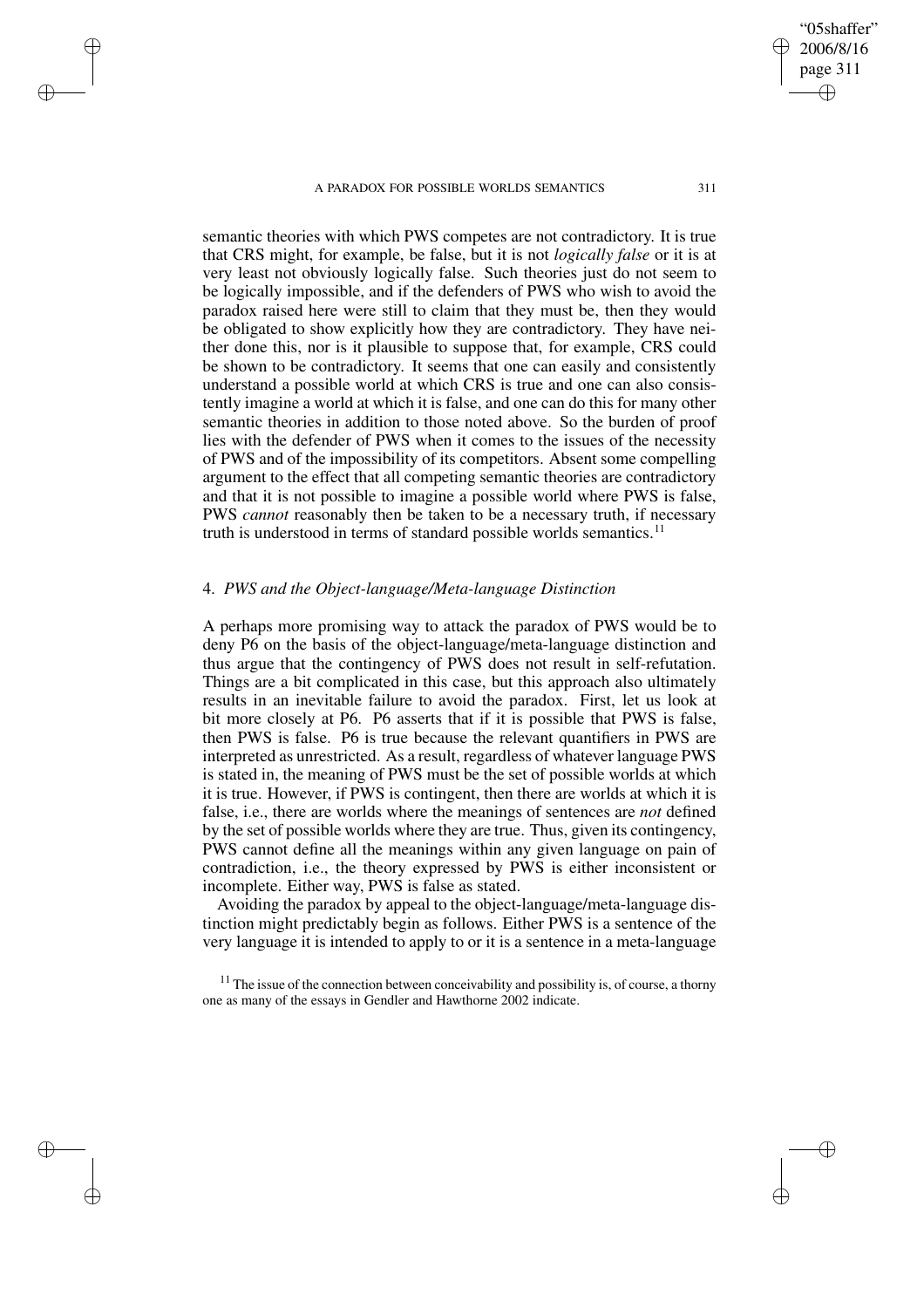#### 312 MICHAEL J. SHAFFER AND JEREMY MORRIS

"05shaffer" 2006/8/16 page 312

✐

✐

✐

✐

used to express the semantics of some object language. If it is a sentence in the very language it is intended to apply to, then, following Tarski, it cannot express a truth concerning the semantics of that language. Suppose then that PWS is a theory of the semantics of various languages, but is itself a sentence in some meta-language. Following Tarski, such meta-languages can be used to express the truth conditional semantics of object language sentences provided the meta-language in which PWS is expressed is sufficiently more expressive than the object languages under analysis. However, if PWS is a sentence in such a meta-language of order  $\mathcal{L}_3$ , then if it is meaningful it must either be meaningful in virtue of PWS or in virtue of some other semantic theory. If it is meaningful in virtue of some other semantic theory, then PWS is false as there is at least one sentence in a language that is meaningful but not in terms of PWS. If PWS in the meta-language of order  $\mathcal{L}_2$  is meaningful in virtue of PWS, then it must be so in virtue of some higher-level meta-language of order  $\mathcal{L}_3$  that contains a translated statement of the  $\mathcal{L}_2$ -order language expression of PWS. A vicious regress looms large, but a far deeper problem becomes apparent as well.

If the semantics for various languages at various levels in the hierarchy of meta-languages is given in terms of possible worlds, then the domain over which the expressions of those various languages are semantically interpreted is permanently fixed. There is only the total domain of possibilia,  $D$ , and the various possible relations,  $R$ , defined on  $D$  and nothing else can possibly exist at any world. As such, the domain of possible meanings for the sentences of all languages, regardless of position in the hierarchy of meta-languages, is fixed by the combinatorial contents of those sets  $D \cup R$ . and so must be shared by all languages. So  $\mathcal{D} \cup \mathcal{R}$  delimits the totality of possible meanings, independent of any particular language of any particular order in the hierarchy of languages and there are no more meanings that can be expressed in any language than those which can be expressed in terms of the combinatorial content of  $\mathcal{D} \cup \mathcal{R}$ . This implies that, if the truths of semantics are to be meaningful in terms of PWS and PWS is complete, then the meanings of those expressions must be such that they can be expressed in terms of  $\mathcal{D} \cup \mathcal{R}$ . However, it does not appear to be the case that this can be done without generating inconsistency.

Consider what the defender of PWS might say about PWS in light of the object-language/meta-language distinction. The first thing that comes to mind is that one might object to our formulation of PWS as involving unrestricted quantification over languages. What might then be suggested is that PWS must be relativized to different orders,  $\mathcal{L}_n$ , of language. So, PWS for the lowest order languages  $\mathcal{L}_1$ , PWS<sub>1</sub>, would need to be a sentence of a language at linguistic order  $\mathcal{L}_2$  and PWS<sub>1</sub> would apply only to sentences of languages of order  $\mathcal{L}_1$ ; it would allow us to express sentences in an  $\mathcal{L}_2$ -order language that concern which worlds constructed from  $\mathcal{D} \cup \mathcal{R}$  the various

✐

✐

✐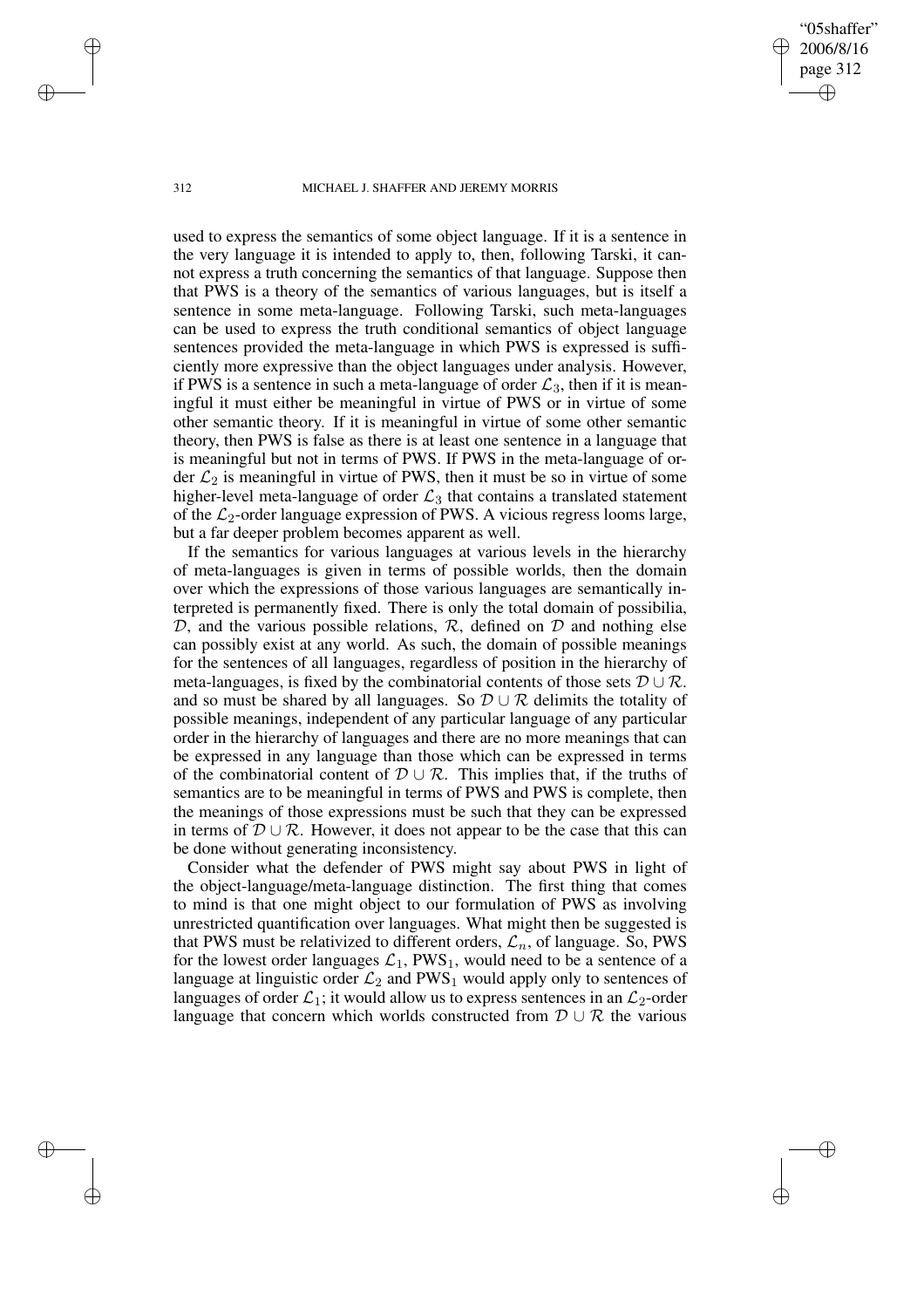✐

✐

✐

✐

sentences of  $\mathcal{L}_1$ -order languages are true at. PWS<sub>2</sub> would then be a sentence of a language of order  $\mathcal{L}_3$  and would allow is to express the semantics for sentences of  $\mathcal{L}_2$ -order languages, including sentences expressing PWS<sub>1</sub> itself. Of course this is where the undesirable regress of semantic theories appears, but there is a more serious problem for defenders of PWS as well. Specifically, such a reformulation of PWS is still self-refuting.

Suppose, however, that, in accord with this suggestion and to avoid the regress, we both relativize and generalize PWS as follows:

(PWS<sub>n</sub>) The meaning, |P|, of any P of any 
$$
L_i
$$
 of order  $\mathcal{L}_{n-1} = \{w_i, w_j, \ldots\}.$ 

So, the meaning of sentences of any language of a given order is a set of possible worlds and this statement is expressible in languages of any order greater than that of the object language we might be considering. Nevertheless,  $PWS_n$  must still be contingent for the reasons given in the previous section and it must be expressed in some language of some order or other. Regardless of what language it is expressed in if it is contingent then it is not true for all sentences of all languages of any given order and so must be false. It is simply not true that the meaning of any P of any L<sub>i</sub> of any order  $\mathcal{L}_{n-1}$  is the set of worlds constructed from  $\mathcal{D} \cup \mathcal{R}$  such that  $(\{w_i, w_j, ...\} \models P)$  and this must be the case if  $PWS_n$  is only contingently true. As a result,  $PWS_n$ is self-defeating and false.

Defenders of PWS might then object to the generality of  $PWS_n$ , and suggest that PWS is really a set of theories, one for each order of language,  $\mathcal{L}_n$ . Thus the quantifiers might be further restricted so as to avoid the problem of self-refutation. But, consider  $PWS_1$ , where  $PWS_1$  is expressed in a language of order  $\mathcal{L}_2$ , and let us express it formally as follows:

(PWS<sub>1</sub>) The meaning, |P|, of any P of any L<sub>i</sub> of order  $\mathcal{L}_1$  =  $\{w_i, w_j, \ldots\}.$ 

Again, this statement is contingent as demonstrated in the previous section. As a result, it turns out that it is no less self-refuting than either PWS or PWS<sub>n</sub>. PWS<sub>1</sub> contingently asserts that the meanings of sentences of  $\mathcal{L}_1$ order languages are sets of possible worlds constructed from  $D \cup R$ , but, as it does so contingently, it is false. It is not always true that the meanings of sentences are sets of possible worlds, even if we restrict the quantifiers in PWS<sub>1</sub> to  $\mathcal{L}_1$ -order sentences because each PWS<sub>i</sub> is contingent. The same problem will arise for whatever specific  $PWS_i$  we consider, and each possible world semantics theory,  $PWS_i$ , is itself paradoxically self-refuting. As a result, for all  $i$ , PWS<sub>i</sub> is false.

"05shaffer" 2006/8/16 page 313

✐

✐

✐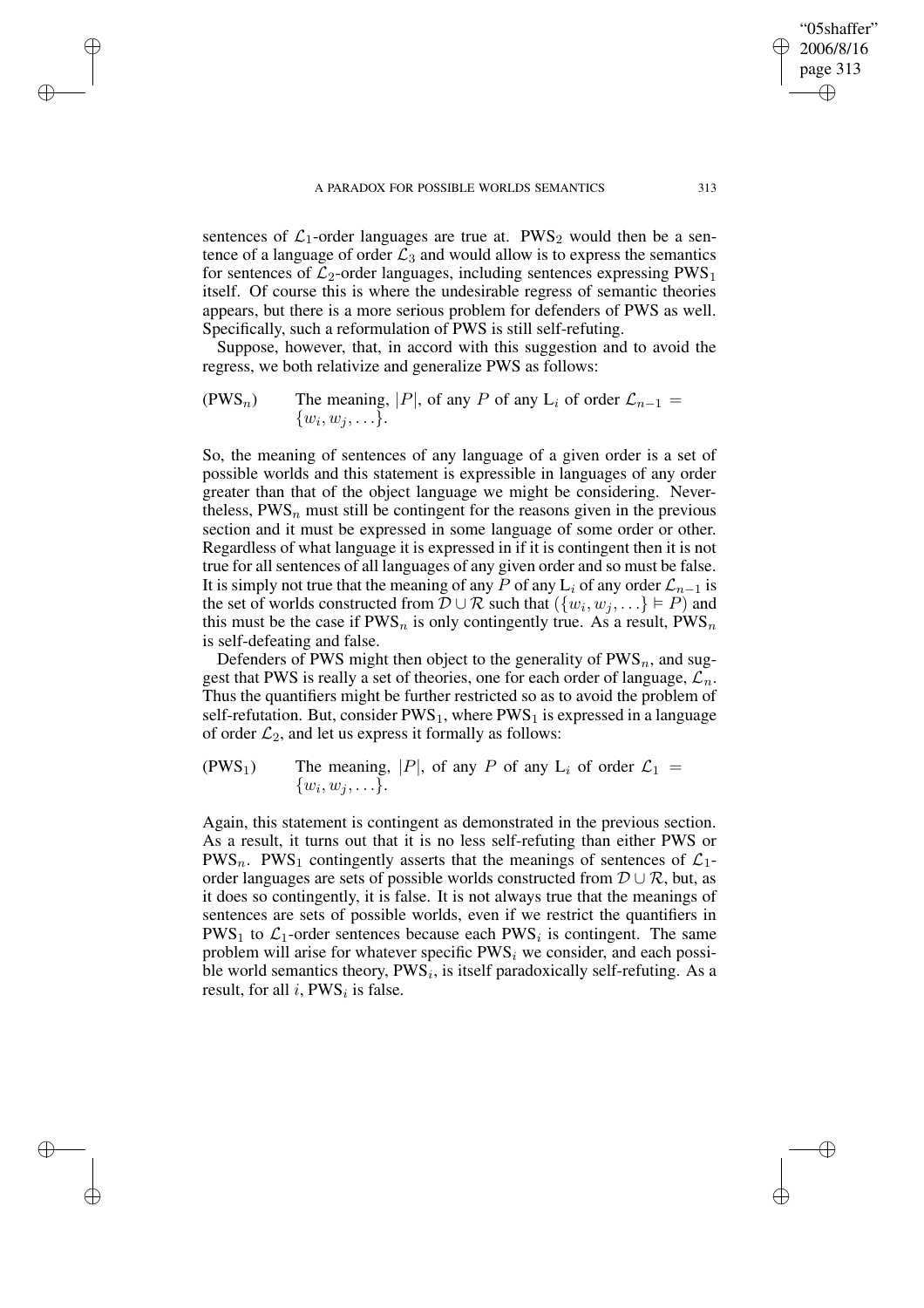#### 314 MICHAEL J. SHAFFER AND JEREMY MORRIS

"05shaffer" 2006/8/16 page 314

✐

✐

✐

✐

## 5. *Two-Dimensional PWS*

Another apparently promising way in which one might attempt to avoid the paradox of PWS involves modifying PWS in the manner that a number of variously motivated philosophers have suggested.<sup>12</sup> The basic idea on which this maneuver might be based is that PWS could be accepted as necessarily true while restricting its application to appropriate contexts of utterance so that PWS will be necessarily true *relative to those contexts*. By adopting a "two-dimensional" view that allows for this type of context relative necessity one might hope to avoid the paradox by denying P6 or P7. We have already seen that this strategy is unsuccessful in the case of traditional PWS and we shall see that it fails in the case of two-dimensional PWS as well. In any case, a generic rendering of this more sophisticated version of PWS would take the following form:

 $(PWS_{2D})$  The meaning, |P|, of any P of any L<sub>i</sub> in a context of utterance  $C = \{w_i, w_j, \ldots\}.$ 

C is then understood to fix certain important semantic features relative to the utterance of  $P$  such as the referents of terms. How contexts are specifically to be characterized is a matter of contention among those who have advocated two-dimensional PWS.<sup>13</sup> However, we argue that  $PWS_{2D}$  does not avoid the paradox on any of the characterizations of contexts of utterance.

Since we have already argued that the paradox endangers PWS on the unrelativized version of necessity and possibility, what the defender of the two-dimensional view must show is that either P6 or P7 is false given the relativized notion of that concept incorporated in PWS. Yet there is no reason to suppose that P6 is false given this more sophisticated, double-indexed, version of PWS. Even if the possibility of the falsity of  $PWS_{2D}$  is relativized to a given context, it is still the case that the meanings of some sentences are not the set of possible worlds at which they are true. Thus, if it is possible that  $PWS_{2D}$  is false, then  $PWS_{2D}$  is false. Given that there is some context such that there is some world at which  $PWS_{2D}$  is false, then the meanings of the sentences of the language at that world in that context are not the set of possible worlds at which they are true. That this must be the case can be illustrated

✐

✐

✐

 $12$  See, for example, Humberstone and Davies 1980, Humberstone 2004, Davies 2004, Stalnaker 1978 and Kaplan 1989.

<sup>&</sup>lt;sup>13</sup> On Stalnaker's (1978) influential account contexts are themselves equated with sets of possible worlds. More specifically, they are understood to be the possible worlds compatible with what is presupposed in a given conversational situation.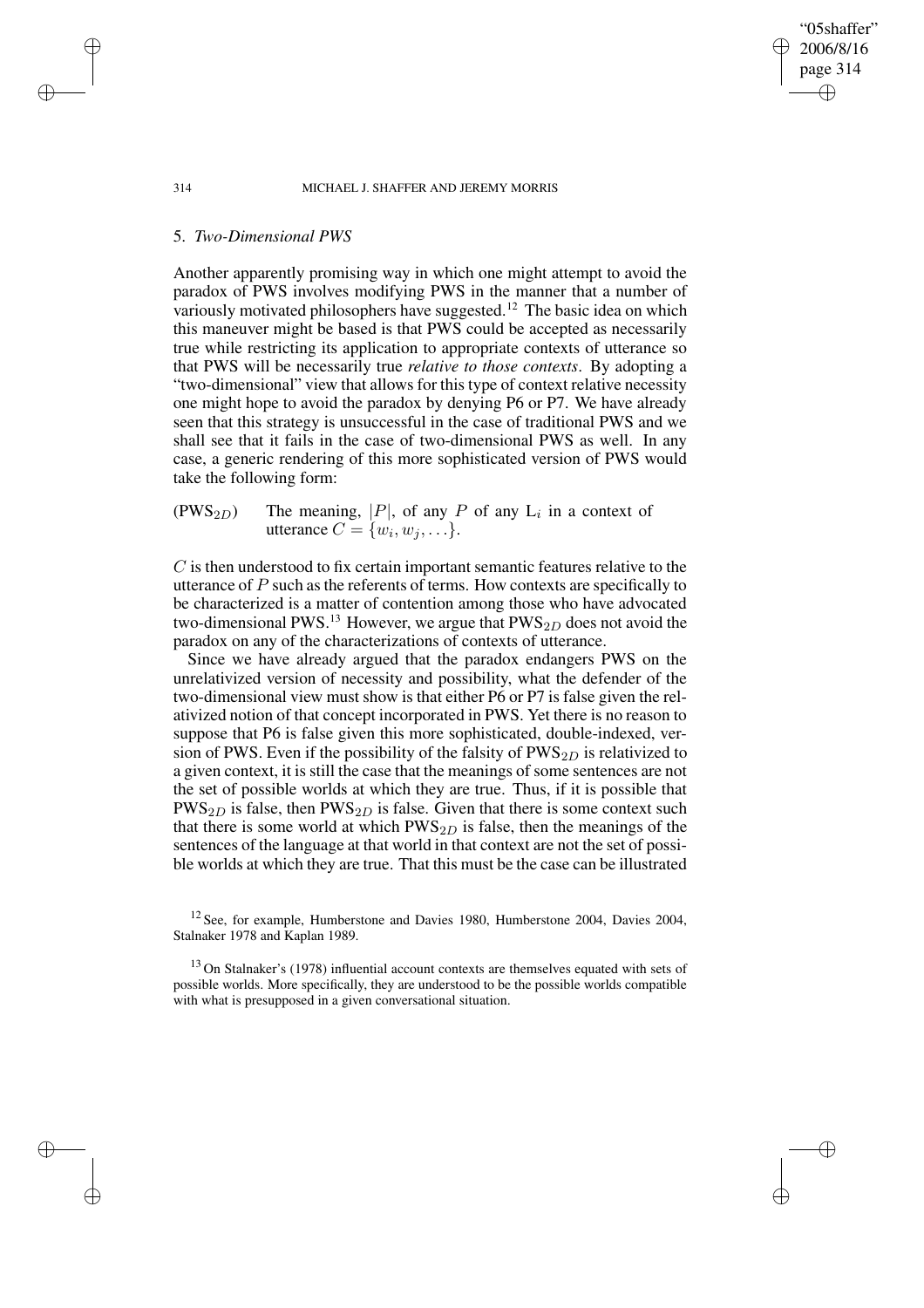easily by assuming Stalnaker's concept of context for the sake of the argument. On Stalnaker's view contexts are sets of possible worlds that represent the set of possible worlds compatible with what is assumed, or presupposed, in a conversational situation. It is clear then that there must some worlds and contexts such that  $PWS_{2D}$  is not only not assumed, but where  $PWS_{2D}$  is also false. Since this is the case  $PWS_{2D}$  is false because it will not always be the case that the meaning,  $|P|$ , of any  $P$  of any  $L_i$  in a context of utterance  $C = \{w_i, w_j, \ldots\}$  and this will be due to the contingency of PWS<sub>2D</sub>. As noted earlier, this result generalizes easily to versions of  $PWS_{2D}$  other than Stalnaker's. More importantly, neither does two-dimensional PWS provide the grounds for denying P7. For  $PWS_{2D}$  is not necessarily true even relative to a context insofar as there are consistent alternatives to  $PWS_{2D}$  that concern the same context at a world. Consider a given utterance of  $P$  in a specified context C in world  $w_i$ . According to PWS<sub>2D</sub>, the meaning of P at  $w_i$  in that context is the set of worlds at which P is true. Yet, as the initial argument against the necessity of PWS establishes, neither CRS nor the other contemporary alternatives to PWS are logically impossible analyses of the meaning of  $P$  in that same context at  $w_i$ . Thus it is possible relative to some context that  $PWS_{2D}$  is false at  $w_i$ <sup>14</sup> So the  $PWS_{2D}$  version of PWS could only be successful if one were to reject the core view of PWS, i.e. that *the* meaning of sentences are sets of worlds. In any case, given the above argument for P6, the paradox runs unhindered as before. Moreover, no particular view of the nature of contexts has been presupposed so that the above argument applies generally to all versions of two-dimensional PWS.

## 6. *Reflections and Conclusions*

✐

✐

✐

✐

PWS is paradoxically self-refuting, even in its sophisticated forms, and defenders of PWS must accept that it is, at very least, incomplete and in need of serious reformulation or that it is just false. Accepting the former charge, that of incompleteness, would seem to at least require replacing the universal quantifiers in PWS with existential quantifiers and then those who wish to defend PWS face, at least, the following *prima facie* problems. First, if PWS is contingent and it is true only at some possible worlds, then how does one tell which ones it is true at? Second, is PWS true of the actual world? Third, if PWS is incomplete, then what semantic theory explains the meaning of PWS itself? Finally, as PWS is incomplete because it is contingent, can it somehow be formulated without being self-defeating? As we think

"05shaffer" 2006/8/16 page 315

✐

✐

✐

<sup>&</sup>lt;sup>14</sup> Recall also the argument suggested by Lehrer present in fn. 5. Shifting from PWS to  $PWS_{2D}$  also does not avoid the conclusion of that argument for the contingency of possible world semantics.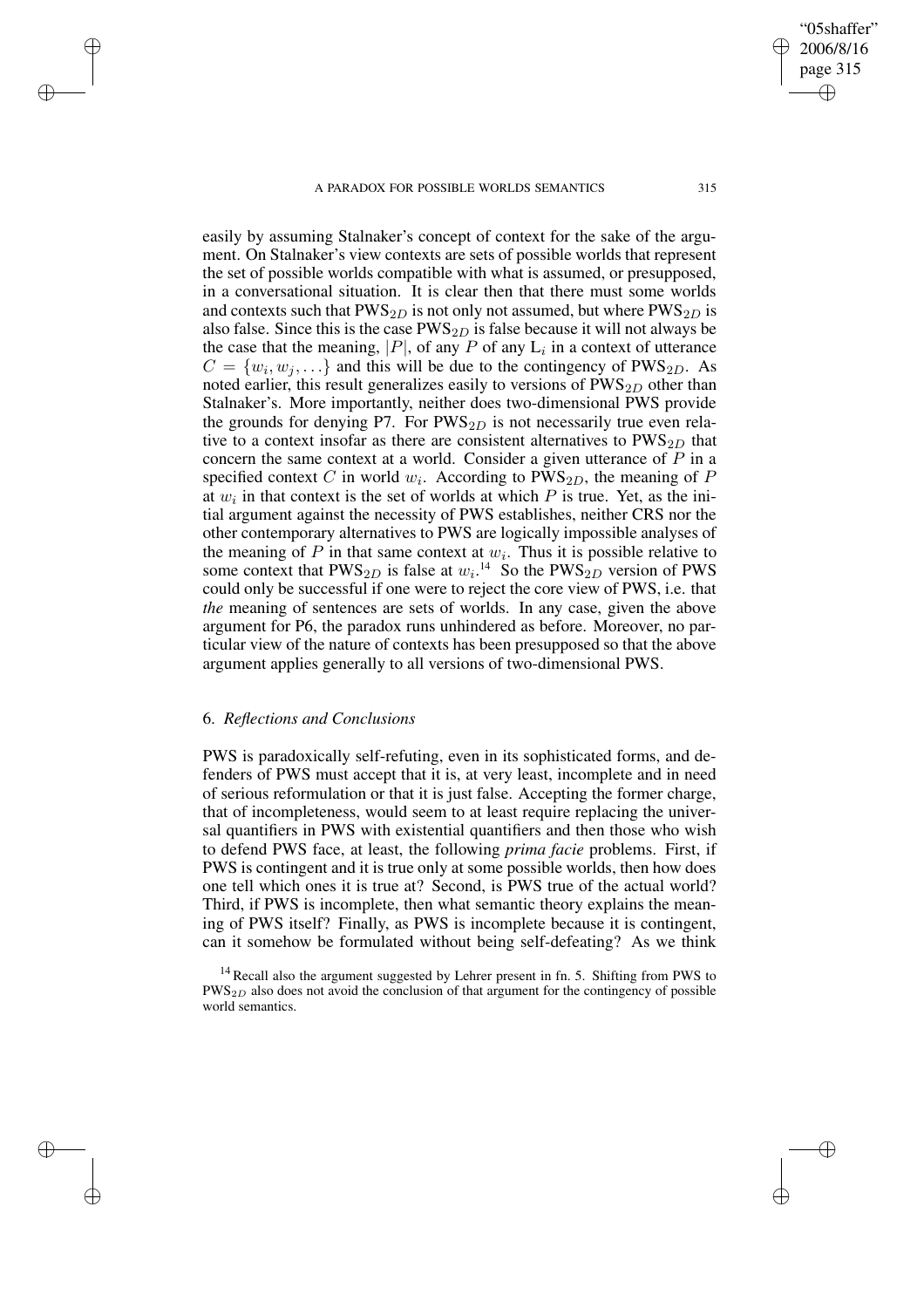"05shaffer" 2006/8/16 page 316 ✐ ✐

✐

✐

#### 316 MICHAEL J. SHAFFER AND JEREMY MORRIS

that a negative answer *must* be given in response to this final question, a more promising suggestion, we believe, is simply to reject PWS because it is false and to replace it with one of the alternatives noted above, or some other self-consistent semantic theory.

> Department of Philosophy St. Cloud State University 123 Brown Hall 720 Fourth Avenue South St. Cloud, MN 56301-4498 U.S.A. E-mail: shaffermphil@hotmail.com

> > Department of Philosophy The University of Miami P.O. Box 248054 Coral Gables, FL 33124-4670 U.S.A. E-mail: j.morris5@umiami.edu

# **REFERENCES**

Cresswell, M.J. 1988. *Semantical Essays*. Dordrecht: Kluwer.

- Cresswell, M.J. 1994. *Language in the World*. Cambridge: Cambridge University Press.
- Davidson, D. 1967. 'Truth and Meaning,' *Synthese* 17: 304–323.
- Davies, M. 2004. 'Reference, Contingency, and the Two-Dimensional Framework,' *Philosophical Studies* 118: 83–131.
- Davies, M. and L. Humberstone 1980. 'Two Notions of Necessity,' *Philosophical Studies* 38: 1–30.

Fodor, J. 1998. *Concepts*. Oxford: Oxford University Press.

- Gendler, T. and J. Hawthorne 2002. *Conceivability and Possibility*. Oxford: Oxford University Press.
- Harman, G. 1982. 'Conceptual Role Semantics,' *Notre Dame Journal of Formal Logic* 23: 242–256.
- Hintikka, J. 1969. *Models for Modalities: Selected Essays*. Dordrecht: Reidel.
- Humberstone, L. 2004. 'Two-Dimensional Adventures,' *Philosophical Studies* 118: 17–65.

Jackendoff, R. 1983. *Semantics and Cognition*. Cambridge: MIT Press.

Kaplan, D. 1989. 'Demonstratives,' in J. Almog, et al. (eds.), *Themes from Kaplan*. Oxford: Oxford University Press.

✐

✐

✐